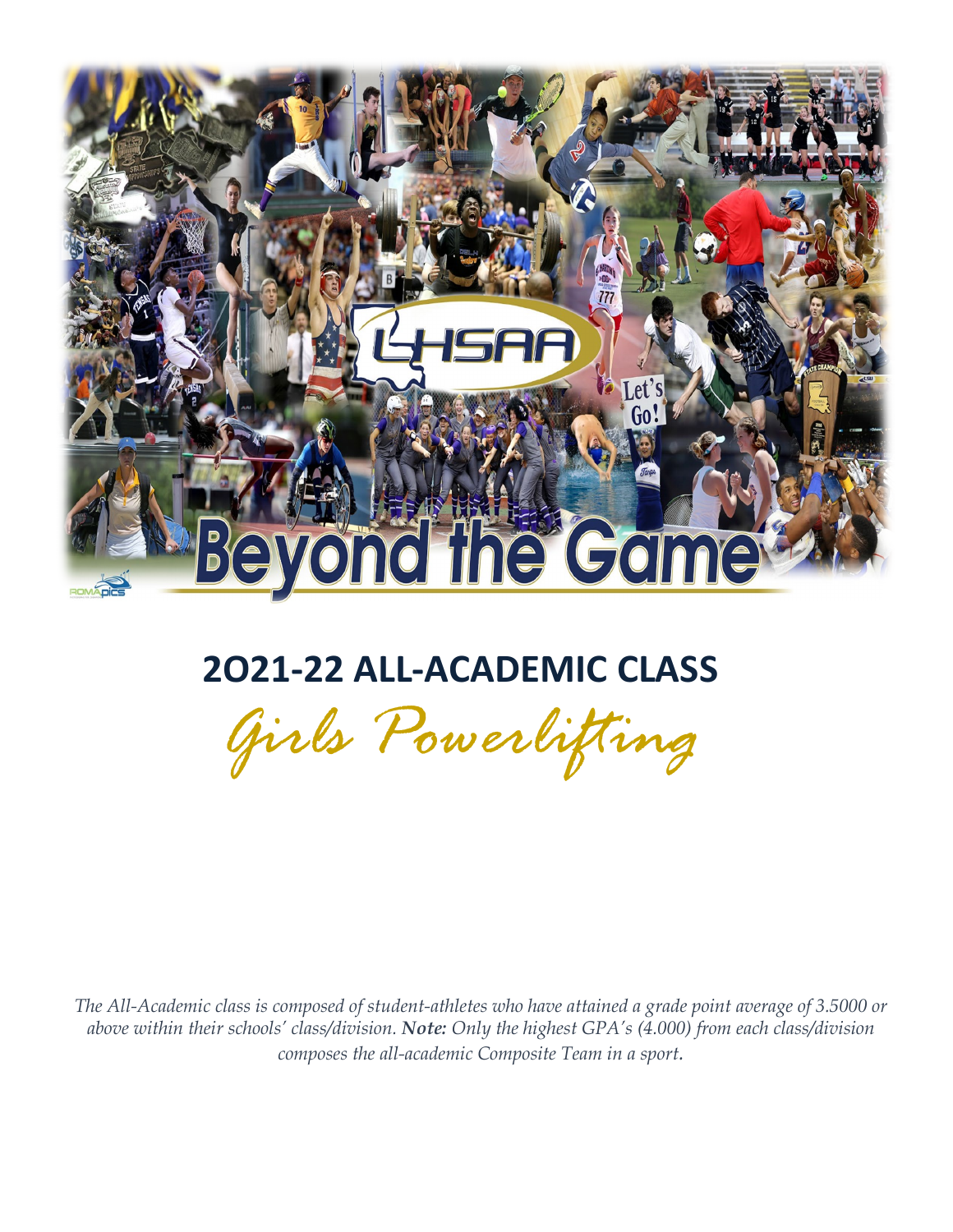

## 2021-22 ALL-ACADEMIC GIRLS' POWERLIFTING DIVISION TEAM *DIVISION TEAM*

| <b>Name</b>           | Year    | School                    | Sport      | Class | <b>Division</b> | <b>GPA</b> |
|-----------------------|---------|---------------------------|------------|-------|-----------------|------------|
| Gabriela Utra         | 2021-22 | <b>Berwick</b>            | GPL        | 3A    | Ш               | 4.0000     |
| Anna Catherine Cowsar | 2021-22 | Doyle                     | <b>GPL</b> | 2A    | IV              | 4.0000     |
| Ava Roshto            | 2021-22 | Franklinton               | <b>GPL</b> | 4A    | $\mathbf{H}$    | 4.0000     |
| Laci Bond             | 2021-22 | Jena                      | <b>GPL</b> | 3A    | Ш               | 4.0000     |
| Karalyn Moragne       | 2021-22 | Lakeshore                 | <b>GPL</b> | 4A    | $\sf II$        | 4.0000     |
| Olutunmike Adeleye    | 2021-22 | Natchitoches Central      | <b>GPL</b> | 5A    | $\mathsf{I}$    | 4.0000     |
| Kaci McDaniel         | 2021-22 | North DeSoto              | <b>GPL</b> | 4A    | $\mathsf{I}$    | 4.0000     |
| Sarah Amacker         | 2021-22 | Northlake Christian       | <b>GPL</b> | 2A    | IV              | 4.0000     |
| Zaria Anders          | 2021-22 | Pearl River               | <b>GPL</b> | 4A    | $\sf II$        | 4.0000     |
| Ashlyn Gott           | 2021-22 | Sam Houston               | <b>GPL</b> | 5A    | L               | 4.0000     |
| Anna Kathleen Jackson | 2021-22 | St. Mary's                | <b>GPL</b> | 1A    | V               | 4.0000     |
| Catherine Rodriquez   | 2021-22 | St. Thomas Aquinas        | <b>GPL</b> | 2A    | IV              | 4.0000     |
| Hailey Kircher        | 2021-22 | Tioga                     | <b>GPL</b> | 4A    | $\mathbf{H}$    | 4.0000     |
| Kelsi Fanguy          | 2021-22 | <b>Vermilion Catholic</b> | <b>GPL</b> | 1A    | V               | 4.0000     |
| Andie Flint           | 2021-22 | <b>Caldwell Parish</b>    | <b>GPL</b> | 3A    | Ш               | 3.9791     |
| Chloe Campbell        | 2021-22 | Jena                      | <b>GPL</b> | 3A    | Ш               | 3.9574     |
| <b>Lindey Castine</b> | 2021-22 | Ruston                    | <b>GPL</b> | 5A    | $\mathsf{I}$    | 3.9574     |
| Chloe Robinson        | 2021-22 | Leesville                 | <b>GPL</b> | 4A    | $\sf II$        | 3.9534     |
| Molly Hebert          | 2021-22 | Assumption                | <b>GPL</b> | 4A    | $\mathbf{H}$    | 3.9184     |
| <b>Brynn Gines</b>    | 2021-22 | Airline                   | <b>GPL</b> | 5A    | $\mathsf{I}$    | 3.9130     |
| Sydney Worsham        | 2021-22 | Episcopal                 | <b>GPL</b> | 2A    | IV              | 3.9130     |
| Paige Seitz           | 2021-22 | Pineville                 | <b>GPL</b> | 5A    | L               | 3.9130     |
| Sofia Kaluyeva        | 2021-22 | Salmen                    | <b>GPL</b> | 4A    | Ш               | 3.8600     |
| Kayla Davis           | 2021-22 | Holden                    | <b>GPL</b> | B     | $\vee$          | 3.8286     |
| Parker Elliot         | 2021-22 | Pineville                 | <b>GPL</b> | 5A    | $\mathsf{I}$    | 3.8260     |
| Krystin Sumpter       | 2021-22 | Assumption                | <b>GPL</b> | 4A    | $\sf II$        | 3.8153     |
| <b>Ahnah Ellis</b>    | 2021-22 | Southside                 | <b>GPL</b> | 5A    | L               | 3.8077     |
| <b>Iley Chism</b>     | 2021-22 | <b>Calvary Baptist</b>    | <b>GPL</b> | 1A    | V               | 3.7727     |
| Kaitlyn Webster       | 2021-22 | Captain Shreve            | GPL        | 5A    |                 | 3.7619     |
| Paige Landry          | 2021-22 | Denham Springs            | <b>GPL</b> | 5A    | L               | 3.7609     |
| Kyla McDowell         | 2021-22 | Northlake Christian       | <b>GPL</b> | 2A    | IV              | 3.7600     |
| Raven Murphy          | 2021-22 | Port Allen                | <b>GPL</b> | 2A    | IV              | 3.7469     |
| Sophie Cramond        | 2021-22 | Northlake Christian       | <b>GPL</b> | 2A    | IV              | 3.7407     |
| Alexis Johnson        | 2021-22 | Tioga                     | <b>GPL</b> | 4A    | $\sf II$        | 3.7391     |
| Regina Prewitt        | 2021-22 | Ruston                    | <b>GPL</b> | 5A    | L               | 3.7291     |
| Madeline Campbell     | 2021-22 | Pineville                 | <b>GPL</b> | 5A    |                 | 3.7290     |
| Mackenzie Broussard   | 2021-22 | Pineville                 | <b>GPL</b> | 5A    | L               | 3.7200     |